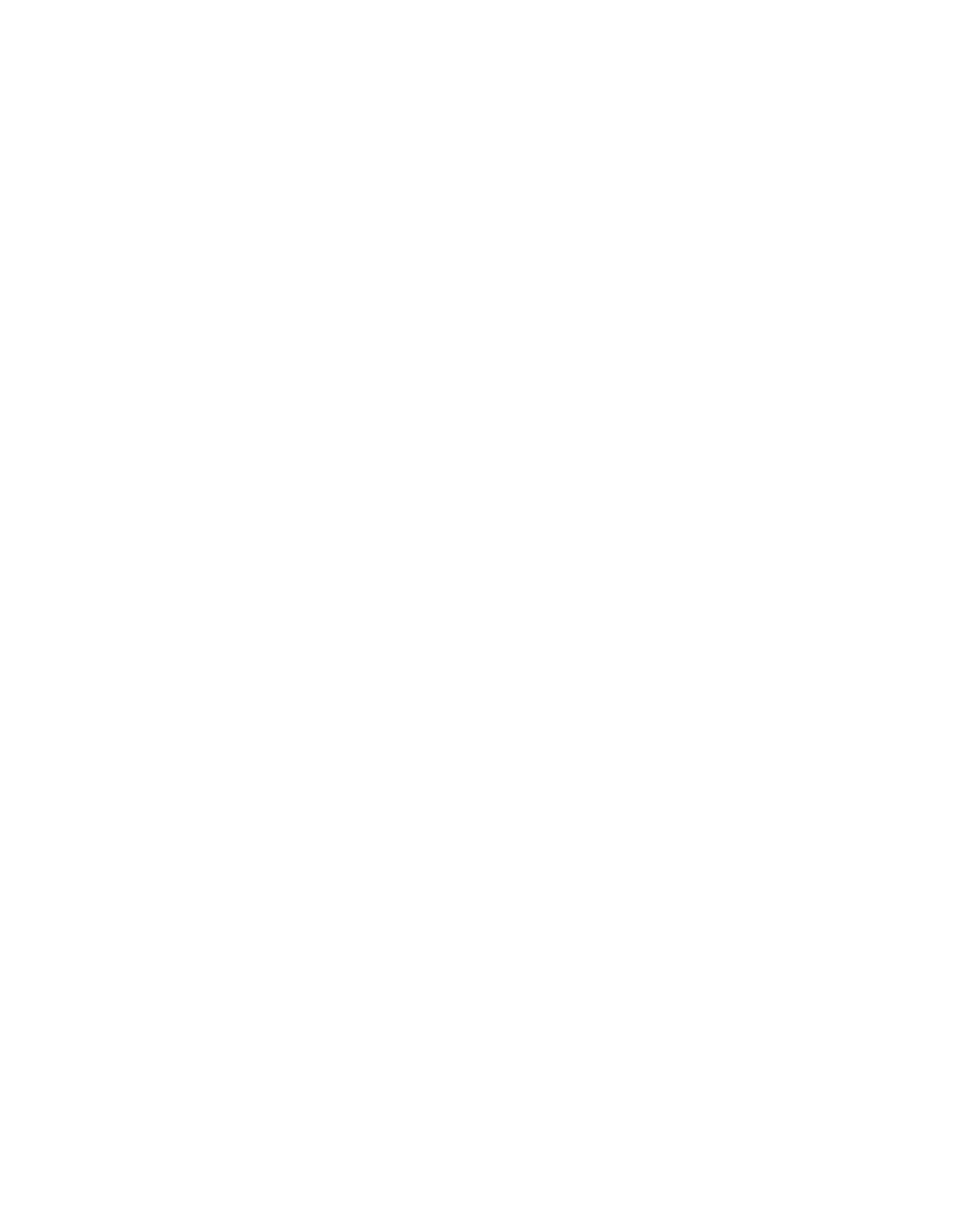### **Welcome**

*Thank you for joining us today. Please take a moment and sign the red friendship pad and let us know you joined us in worship today!*

### **\* Preparing Our Hearts for Worship**

(*this is a prayer we will sing to prepare our hearts for worship*)

*Lord Be Glorified* **Kilpatrick** In my life, Lord, Be glorified, be glorified; In my life, Lord, Be glorified today.

In Your church, Lord, Be glorified, be glorified, In Your church, Lord, Be glorified today.

### **\* Call To Worship** (responsive) Psalm 30

- One: I will extol you, O LORD, for you have drawn me up, and did not let my foes rejoice over me.
- **All: O LORD my God, I cried to you for help, and you have healed me.**
- One: O LORD, you brought up my soul from Sheol, restored me to life from among those gone down to the Pit.
- **All: Sing praises to the LORD, O you his faithful ones, and give thanks to his holy name. For his anger is but for a moment; his favor is for a lifetime. Weeping may linger for the night, but joy comes with the morning.**

| $*$ HYMN 645 | Sing Praise to God Who Reigns Above  | <b>MIT FREUDEN ZART</b>                           |
|--------------|--------------------------------------|---------------------------------------------------|
|              | Sing praise to God who reigns above, |                                                   |
|              | the God of all creation,             |                                                   |
|              | the God of power, the God of love,   |                                                   |
|              | the God of our salvation.            |                                                   |
|              | With healing balm my soul is filled, |                                                   |
|              | and every faithless murmur stilled:  |                                                   |
|              | to God all praise and glory!         |                                                   |
|              | What God's almighty power has made   |                                                   |
|              | God's gracious mercy keepeth;        |                                                   |
|              | by morning glow or evening shade     |                                                   |
|              | God's watchful eye ne'er sleepeth.   |                                                   |
|              | Within the kingdom of God's might,   |                                                   |
|              | lo! all is just and all is right:    |                                                   |
|              | to God all praise and glory!         |                                                   |
|              |                                      | $\mathcal{L}$ and $\mathcal{L}$ and $\mathcal{L}$ |

(cont. on next page)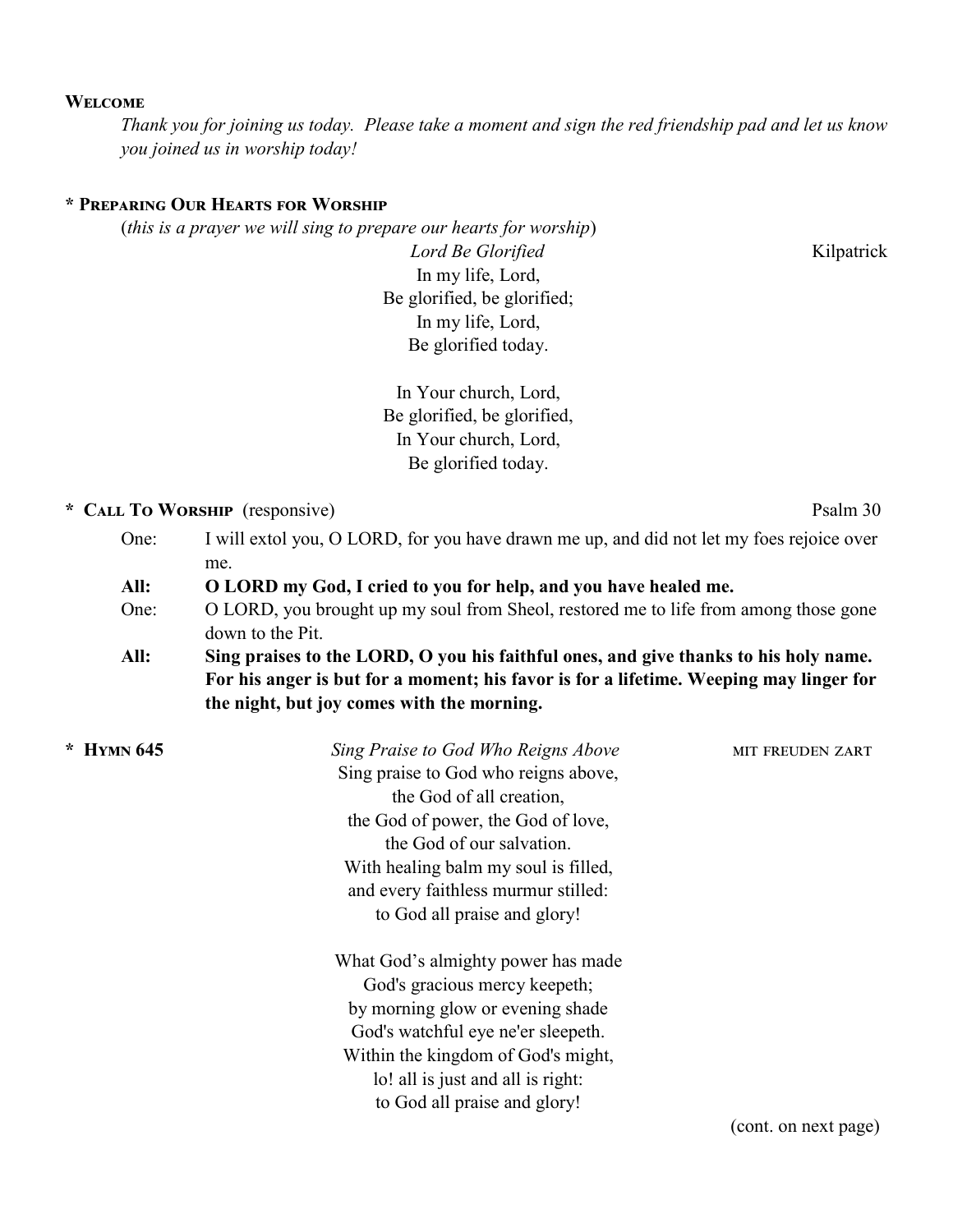The Lord is never far away, but, through all grief distressing, an ever-present help and stay, our peace and joy and blessing, as with a mother's tender hand God gently leads the chosen band: to God all praise and glory!

Thus all my toilsome way along I sing aloud thy praises, that all may hear the grateful song my voice unwearied raises. Be joyful in the Lord, my heart; both soul and body, take your part: to God all praise and glory!

### **Prayer of the Day** (unison)

 **O Lord, the summer is now in full bloom. We thank you for the warm days, times at the beach, and the growth we see all around us. You have blessed us richly. The birds sing. The wind rustles the leaves. The young birds soar above us on new wings. And we rejoice in the freedoms that this**  land has given us. We praise you for the love that you have for all people and all life. We gather **this day to especially thank you for your son, Jesus Christ, who came to be among us. His words still echo across time and guide us this day, as well as all our lives. And yet even more powerful than his words was the way he chose to live his life and for his life that he sacrificed for us. Through his death and resurrection we are given new life, and true meaning. Help us to live our lives shaped by the one who walks before us, guiding us in every step we take. And helping us live a life worthy of the calling you have given us. In Christ's name we pray, Amen.**

### **Call to Confession**

### **PRAYER OF CONFESSION** (unison)

**Spirit of God, we build walls and barriers. We assume and stereotype. We devalue difference and stick with what is known and familiar. Forgive our lack of courage. Embolden us to cross bound**aries of difference. Fill us with your Holy Spirit that gathers us together and calls us to communi**ty. Amen.** 

**Silent Prayer of Confession**

**Assurance of Pardon**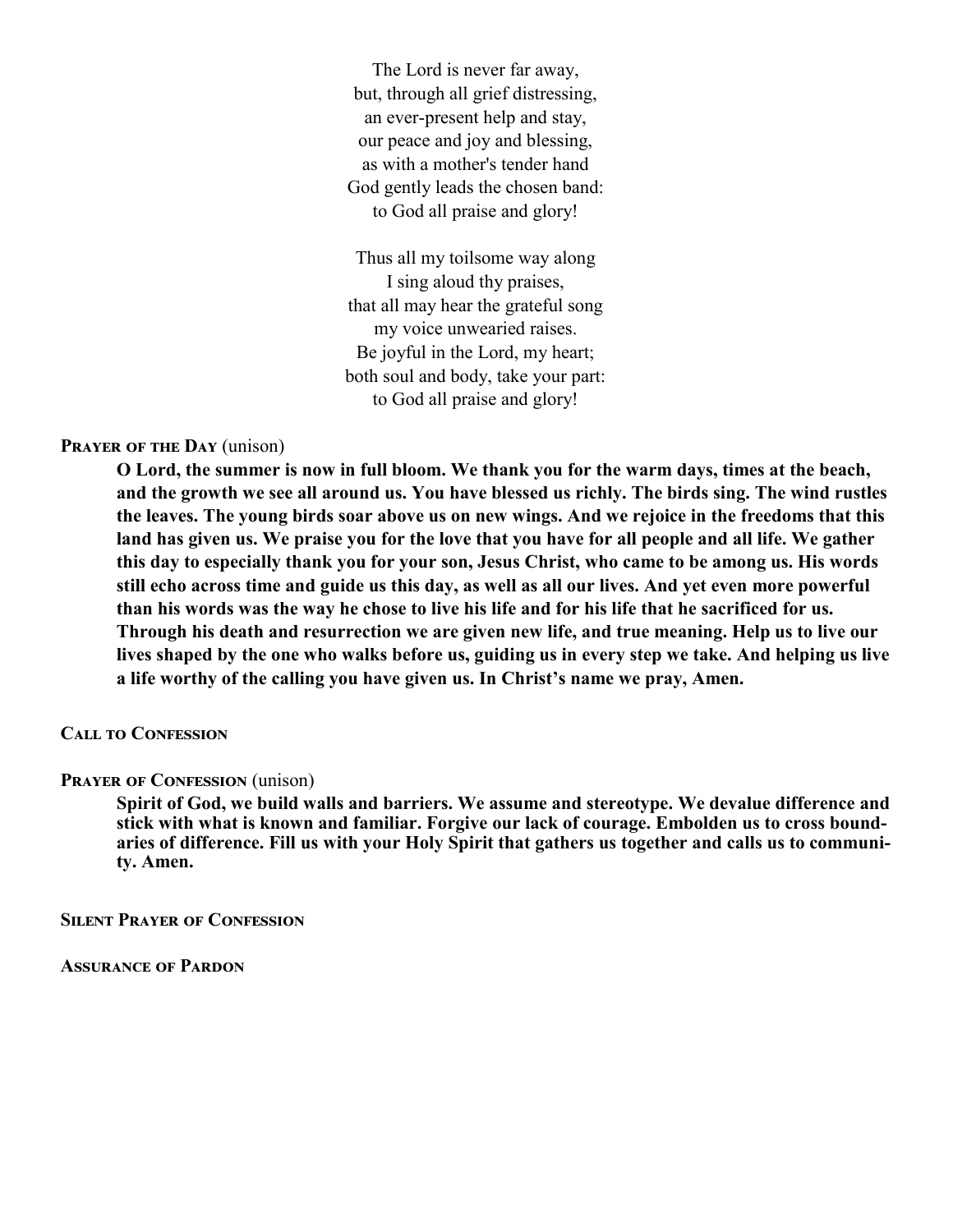### **PRAYER FOR ILLUMINATION** (unison)

**Open our hearts and minds by the power of your Spirit, Holy God, that we might hear and receive the message you intend for us today. Amen.** 

**Scripture Readings** 2 Kings 5:1-14; Luke 10:1-11, 16-20

#### 2 Kings 5:1-14

Naaman, commander of the army of the king of Aram, was a great man and in high favor with his master, because by him the LORD had given victory to Aram. The man, though a mighty warrior, suffered from leprosy. Now the Arameans on one of their raids had taken a young girl captive from the land of Israel, and she served Naaman's wife. She said to her mistress, "If only my lord were with the prophet who is in Samaria! He would cure him of his leprosy." So Naaman went in and told his lord just what the girl from the land of Israel had said. And the king of Aram said, "Go then, and I will send along a letter to the king of Israel." He went, taking with him ten talents of silver, six thousand shekels of gold, and ten sets of garments. He brought the letter to the king of Israel, which read, "When this letter reaches you, know that I have sent to you my servant Naaman, that you may cure him of his leprosy." When the king of Israel read the letter, he tore his clothes and said, "Am I God, to give death or life, that this man sends word to me to cure a man of his leprosy? Just look and see how he is trying to pick a quarrel with me." But when Elisha the man of God heard that the king of Israel had torn his clothes, he sent a message to the king, "Why have you torn your clothes? Let him come to me, that he may learn that there is a prophet in Israel." So Naaman came with his horses and chariots, and halted at the entrance of Elisha's house. Elisha sent a messenger to him, saying, "Go, wash in the Jordan seven times, and your flesh shall be restored and you shall be clean." But Naaman became angry and went away, saying, "I thought that for me he would surely come out, and stand and call on the name of the LORD his God, and would wave his hand over the spot, and cure the leprosy! Are not Abana and Pharpar, the rivers of Damascus, better than all the waters of Israel? Could I not wash in them, and be clean?" He turned and went away in a rage. But his servants approached and said to him, "Father, if the prophet had commanded you to do something difficult, would you not have done it? How much more, when all he said to you was, 'Wash, and be clean'?" So he went down and immersed himself seven times in the Jordan, according to the word of the man of God; his flesh was restored like the flesh of a young boy, and he was clean.

This is the word of the Lord.

### **Thanks be to God.**

### Luke 10:1-11, 16-20

After this the Lord appointed seventy others and sent them on ahead of him in pairs to every town and place where he himself intended to go. He said to them, "The harvest is plentiful, but the laborers are few; therefore ask the Lord of the harvest to send out laborers into his harvest. Go on your way. See, I am sending you out like lambs into the midst of wolves. Carry no purse, no bag, no sandals; and greet no one on the road. Whatever house you enter, first say, 'Peace to this house!' And if anyone is there who shares in peace, your peace will rest on that person; but if not, it will return to you. Remain in the same house, eating and drinking whatever they provide, for the laborer deserves to be paid. Do not move about from house to house. Whenever you enter a town and its people welcome you, eat what is set before you; cure the sick who are there, and say to them, 'The kingdom of God has come near to you.' But whenever you enter a town and they do not welcome you, go out into its streets and say, 'Even the dust of your town that clings to our feet, we wipe off in protest against you. Yet know this: the kingdom of God has come near.' "Whoever listens to you listens to me, and whoever rejects you rejects me, and whoever rejects me rejects the one who sent me." The seventy returned with joy, saying, "Lord,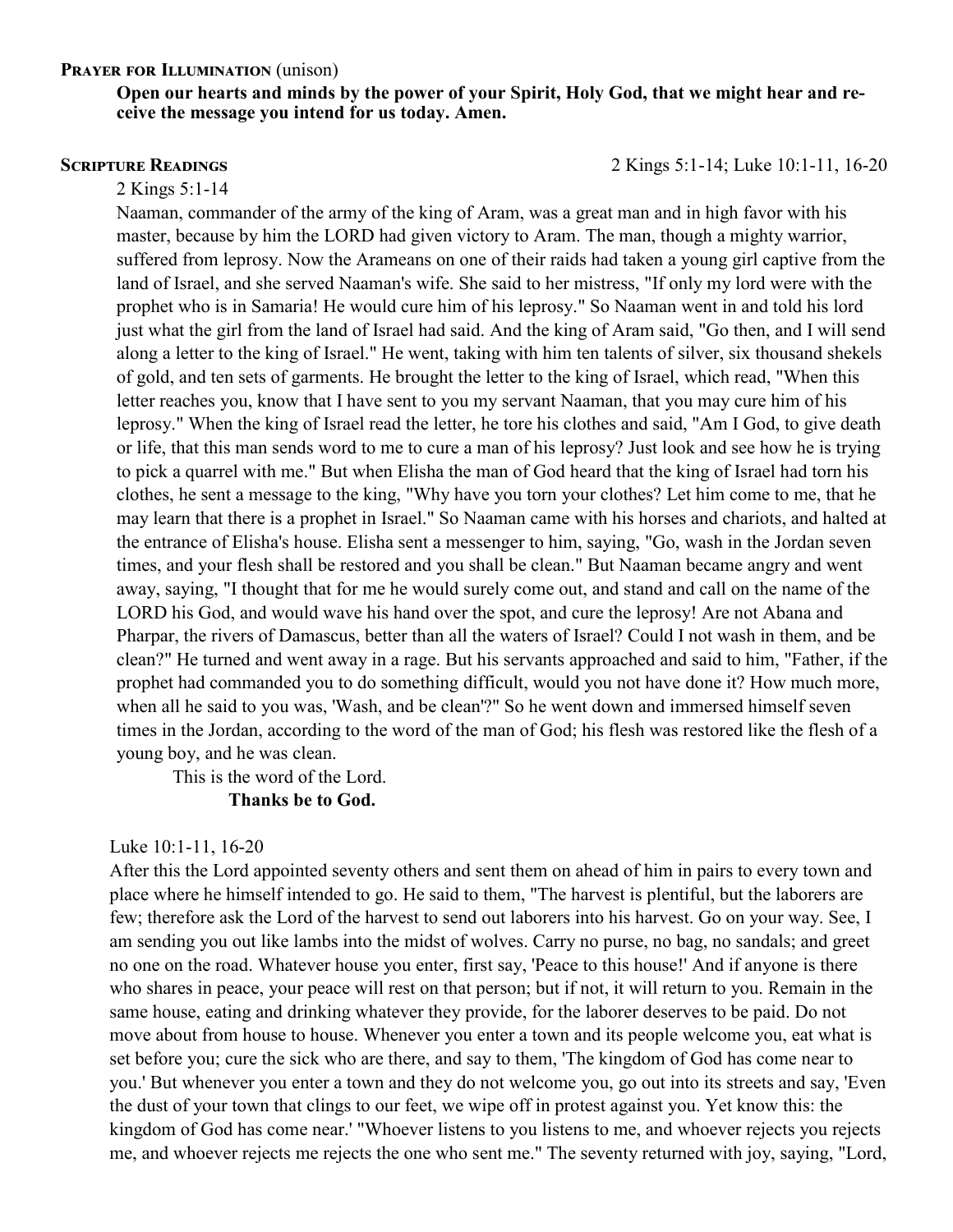in your name even the demons submit to us!" He said to them, "I watched Satan fall from heaven like a flash of lightning. See, I have given you authority to tread on snakes and scorpions, and over all the power of the enemy; and nothing will hurt you. Nevertheless, do not rejoice at this, that the spirits submit to you, but rejoice that your names are written in heaven."

### This is the word of our Lord. **Thanks be to God.**

| <b>SERMON</b> | Rejoice for Your Names are Written in Heaven                                                                                                                                                 | Rev. Eric Markman |
|---------------|----------------------------------------------------------------------------------------------------------------------------------------------------------------------------------------------|-------------------|
| $*$ HYMN 526  | Let Us Talents and Tongues Employ<br>Let us talents and tongues employ,<br>reaching out with a shout of joy:<br>bread is broken; the wine is poured;<br>Christ is spoken and seen and heard. | <b>LINSTEAD</b>   |
|               | Refrain: Jesus lives again; earth can breathe again;<br>pass the Word around: loaves abound!<br>Jesus lives again; earth can breathe again;<br>pass the Word around: loaves abound!          |                   |
|               | Christ is able to make us one;<br>at the table he sets the tone,<br>teaching people to live to bless,<br>love in word and in deed express. (Refrain)                                         |                   |
|               | Jesus calls us in, sends us out<br>bearing fruit in a world of doubt,<br>gives us love to tell, bread to share:<br>God (Immanuel) everywhere! (Refrain)                                      |                   |
|               | <b>ORDINATION AND INSTALLATION OF OFFICER</b><br>Mark Sisk to be ordained and installed as Elder.                                                                                            |                   |

**\* Affirmation of Faith** (unison) Colossians 1:15-20

**Jesus Christ is the image of the invisible God, the firstborn of all creation; in him all things in heaven and on earth were created, things visible and invisible. All things have been created through him and for him. He himself is before all things, and in him all things hold together. He is head of the body, the church; he is the beginning, the firstborn of the dead, so that he might come to have first place in everything. For in him all the fullness of God was pleased to dwell, and through him God was pleased to reconcile all things, whether on earth or in heaven, by making peace through the blood of his cross." Amen.** 

**Call for the offering**

**ANTHEM** *Your Great Name* Mordhoff/Neale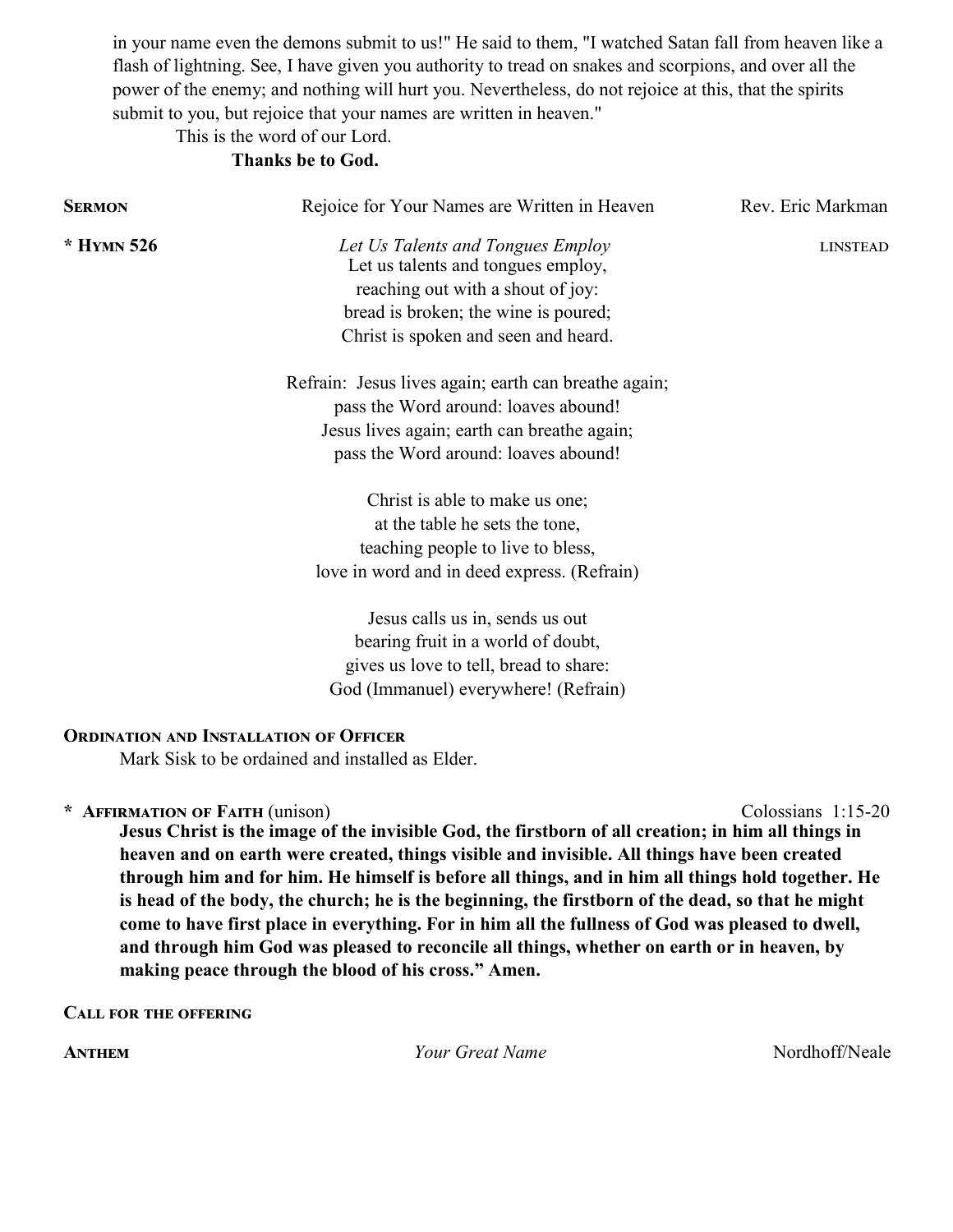**\* Doxology** "*Praise God, from Whom All Blessings Flow"* old hundredth Praise God, from whom all blessings flow. Praise God, all creatures here below. Praise God above ye heavenly host Praise Father, Son, and Holy Ghost. Amen

### **Prayer of Dedication**

### **Announcements and Prayer Concerns**

*As each person is prayed for the minister will say: Lord in Your Mercy, and the people will respond: Hear our prayer***.**

|                                                  | THE SACRAMENT OF THE LORD'S SUPPER                                                      |  |  |
|--------------------------------------------------|-----------------------------------------------------------------------------------------|--|--|
| <b>INVITATION TO THE TABLE</b>                   |                                                                                         |  |  |
| <b>GREAT PRAYER OF THANKSGIVING</b>              |                                                                                         |  |  |
| One:                                             | The Lord be with you.                                                                   |  |  |
| All:                                             | And also with you.                                                                      |  |  |
| One:                                             | Lift up your hearts.                                                                    |  |  |
| All:                                             | We lift them up to the Lord.                                                            |  |  |
| One:                                             | Let us give thanks to the Lord our God.                                                 |  |  |
| All:                                             | It is right for us to give thanks and praise.                                           |  |  |
| One:                                             | Holy God, Father almighty, Creator of heaven and earth, with joy we praise you and give |  |  |
|                                                  | thanks to your name                                                                     |  |  |
|                                                  | Joining with them and giving voice to every creature under heaven, we glorify your name |  |  |
|                                                  | and lift our voices in joyful praise :                                                  |  |  |
| All Sing:                                        | Holy, holy, holy Lord, God of power, God of might,                                      |  |  |
| <b>HYMN</b> 565                                  | heaven and earth are full of your glory.                                                |  |  |
|                                                  | Hosanna in the highest.                                                                 |  |  |
| Blessed is he who comes in the name of the Lord. |                                                                                         |  |  |
| Hosanna in the highest.                          |                                                                                         |  |  |

- One: You are holy, O God of Majesty…that our lives may proclaim the One crucified and risen... Praise to you, Lord Jesus:
- **All : Dying you destroyed our death, rising you restored our life. Lord Jesus, come in glory.**

### **The Lord's Prayer**

**Our Father, who art in heaven, hallowed be thy name.**

**Thy kingdom come, thy will be done, on earth as it is in heaven.** 

**Give us this day our daily bread.**

**Forgive us our debts, as we forgive our debtors.** 

**Lead us not into temptation, but deliver us from evil.**

**For thine is the kingdom, the power, and the glory, forever. Amen.**

**Words of Institution**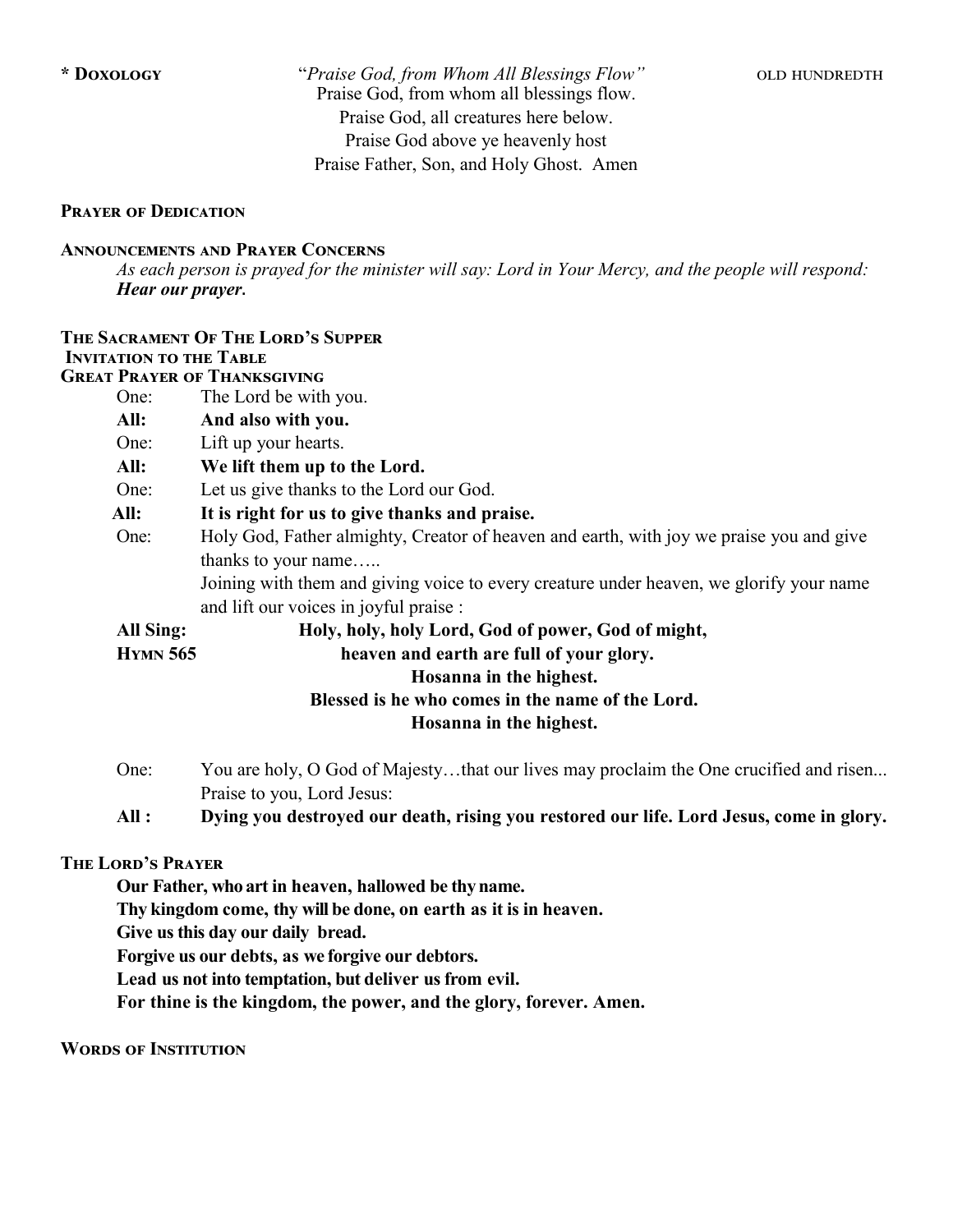### **Sacrament of God's Grace**

*The table of the LORD is open to all believers who accept Jesus Christ as Lord and Savior, and all children who have been instructed in the meaning of the Sacrament.* 

**\* Hymn 338** *O Beautiful for Spacious Skies* materna O beautiful for spacious skies, for amber waves of grain, for purple mountain majesties above the fruited plain! America! America! God shed his grace on thee, and crown thy good with \*brotherhood from sea to shining sea!

> O beautiful for heroes proved in liberating strife, who more than self their country loved, and mercy more than life! America! America! God mend thine every flaw; confirm thy soul in self-control, thy liberty in law!

> > O beautiful for patriot dream that sees beyond the years thine alabaster cities gleam, undimmed by human tears! America! America! May God thy gold refine till all success be nobleness and every gain divine!

**\* Charge and Benediction**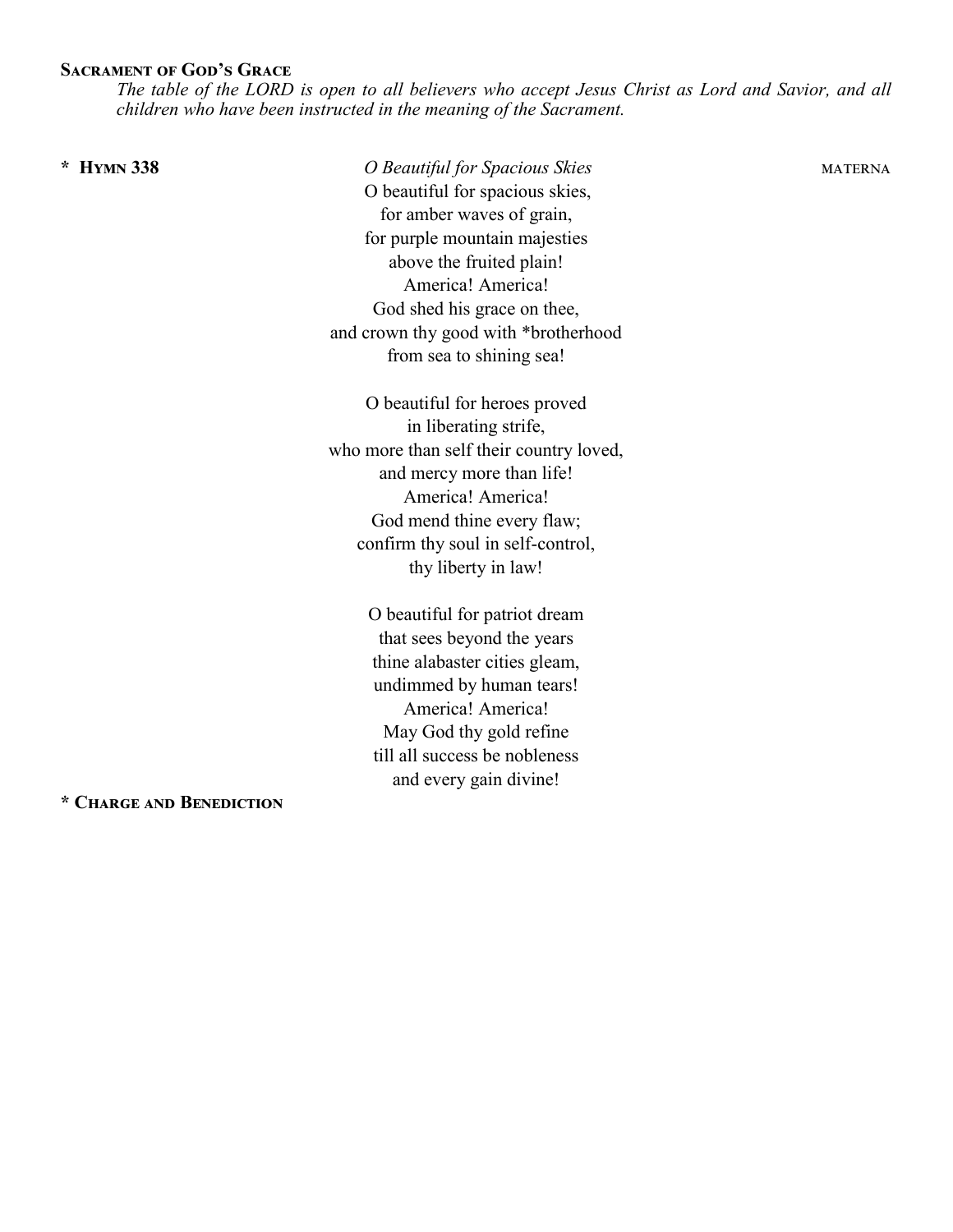# **Snack & Chats**

## **What is it, you ask?**



Our new fellowship time (Snacks & Chats) will take

place immediately following worship in. It will continue through the summer while we worship in MHW. Stop by, have some punch, eat a cookie or two, catch up with friends and make new friends. Enjoy a time of fellowship in the comfort of MHW without the bugs!

### **VACATION UPDATE!**

**Cindy will be on vacation Monday, June 27th— Friday, July 8th.** There will be coverage in the office from 9-12:30 those days.

The office will be closed Friday, July 1st and Monday, July 4th for Independence Day Holiday.

**The Mission &Outreach Committee** met in May and decided on a mid-year dispersal of funds to agencies we support normally with income from our general budget, invested funds [Endowments and Local Missions (Thordis Searl)] as well as \$500 from an unusual yearend 2021 gift by a church member. The total monies gifted to the agencies were \$5,514.

The agencies gifted, in descending order were:

- Newark Empowerment Center (\$1,958-36%)
- Newark Area Welfare Committee (\$1,594-29%)
- Meeting Ground Elkton (\$589-11%)
- PCUSA Undesignated Presbyterian Disaster Agency (\$569-10%),
- IMCK Congo Hospital (\$339-6%),
- Habitat for Humanity (\$295-5%), and
- Hope Dining Room First Presbyterian Church Committee (\$170-3%).

In May Helping Hands collected for Kingswood Food Closet. We collected a total of \$151.00 and several bags of food for delivery. Thank you for your continued support of this mission. We will not be collecting over the summer months.



**Chancel Flowers** can be dedicated in honor or memory of family, friends and loved ones. **Cost is \$31.00 for two.** 

*Sign up sheet located on the bulletin board in Memorial Hall outside the office. PLEASE INCLUDE DEDICATAION AND IF YOU WISH TO KEEP OR DONATE.* 

**Vital Congregations:** 

**Creating A Vision For Our Church's Future Join in the Vital Congregations Conversations!**

### **July 17, August 14**

**Please join us right after worship.** We are gathering ideas that will guide the Mission Study Team, whose work is a vital step in our search for a new pastor. **Your ideas and observations are very important**. Meeting will be held both in person and hybrid.

If you're online, click here: **<https://us02web.zoom.us/j/85161379131>**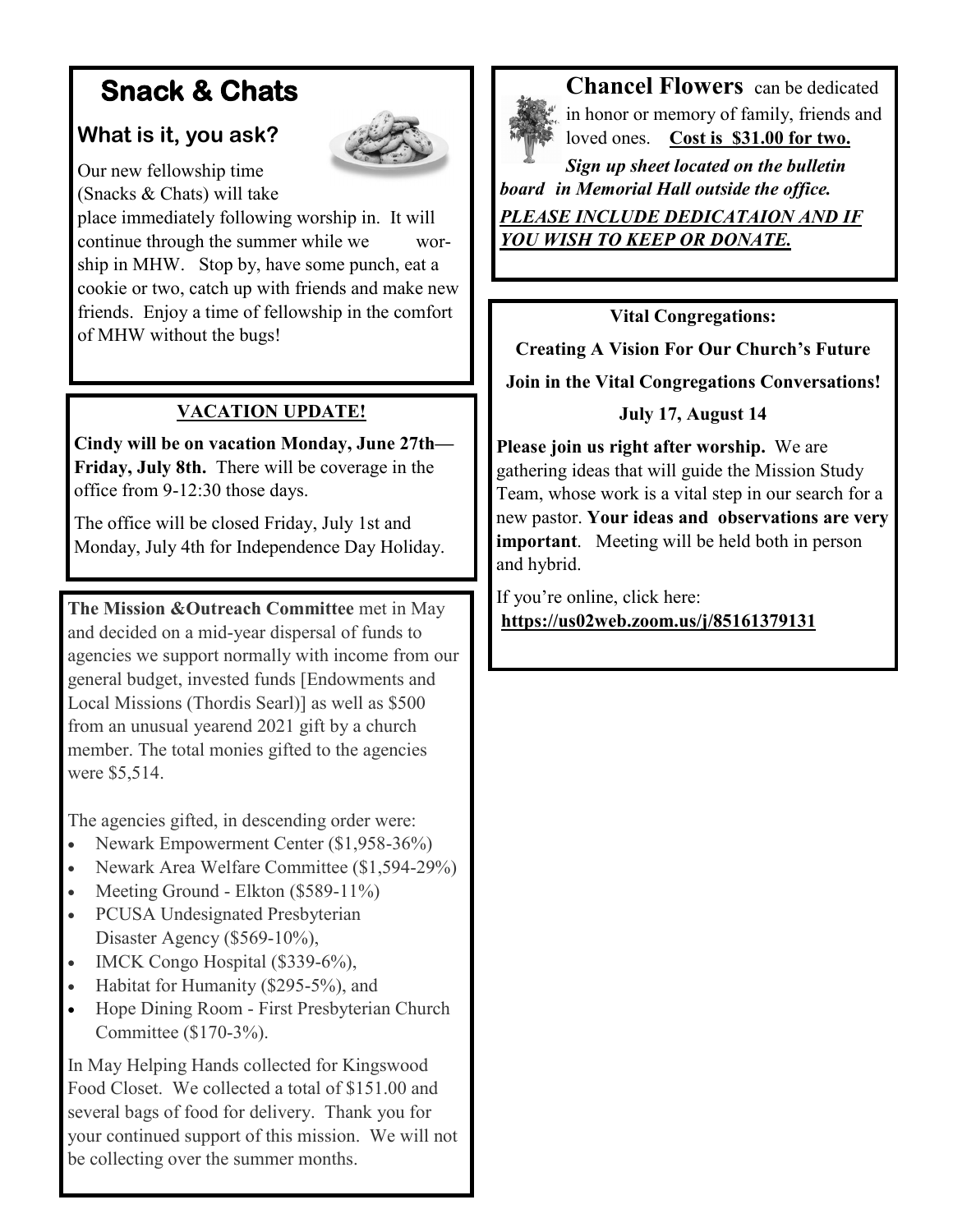### *Prayer Concerns/Praises…..*

*If you know of someone who is hospitalized, please contact the church office and let us know. Prayer email: prayers @firstpresnewark.org* 

*Please look for our prayer journal in Memorial Hall. Please record your prayer requests each week in there. We will not be using prayer cards over summer in Memorial Hall.*

*New names are listed in bold.*

### **(list updated 6/26/2022)**

### **Praise:**

Participation in Vital Congregations sessions Pat Steele-cancer free Strawberry Picnic Myles Thompson W.S - Afghanistan Esmes' Successful Surgery

### **Healing:**

Patty K Tom Kempski-friend of Pat Steele-pain Rosalind and Jason Klepacki Jim D'Amato Lynette Gravatt (Beth Thomas' neighbor) Jim McNeely Mason Brown-Home Denise Murray and family-Covid Susan Timpson-friend of Mimi Lovelace-Home Carla Malsh-need of organ transplant-niece of Melody Bock granddaughter/Noah and Jen- Esme's parents Terry Peddicord-surgery(friend of Beth Thomas) Hannah (Lorraine and Harvey's granddaughter) Choir J.J.H.-lung cancer treatment (friend of Mark Sisk) Joan Cummings (friend of Mimi Lovelace**)**

### **Grief/Sympathy: The Families of:**

Those affected by gun violence Phil Lind-died 6-3 Anne Wolf-died 6-3 (friend of Nancy Boulden) Mari and Sophie-death of husband/father (friends of Evelyn Hayes) Chuck Cox died 6-20 (son of Judy Cox)

### **Comfort and Protection:**

Pastor Tshibuabua- our Dinanga Family-flooding Protection from more ground erosion in Kanaga Afghan families resettling-ongoing support All struggling with mental health issues Overworked Health Care Professionals People of the Ukraine Protection from Covid Stop Gun Violence All Affected by the shootings All Teachers and students Mohammed-driving test Victims of Earth Quake - Afghanistan

### **Wisdom:**

Pastor Eric God's guidance for our Church **For all church members to work together with Grace and Respect-Listening to each other** For God to bind up evil For God to nourish the faith of those baptized, raised and confirmed in faith but not actively worshiping Westminster House-recovery programs and committee working on facility Olivet Presbyterian Church, Glasgow, DE May the world leaders be led by God's wisdom DE Legislators to do what is best for our state Church Leaders Gun Control Legislation January  $6<sup>th</sup>$  Committee

### **Long Term Prayer**:

Marian Bowen Tom Brockenbrough Betty Thompson Doris Brewer Rhetta Brighton Lea McMurtry Esther Reutter Carlton and Martha Tappan Evelyn Hayes Heather and Ellie Agnello Sarah Trembanis Laura Tuttle Betty Hoagey Margaret Catts Betty Dalton